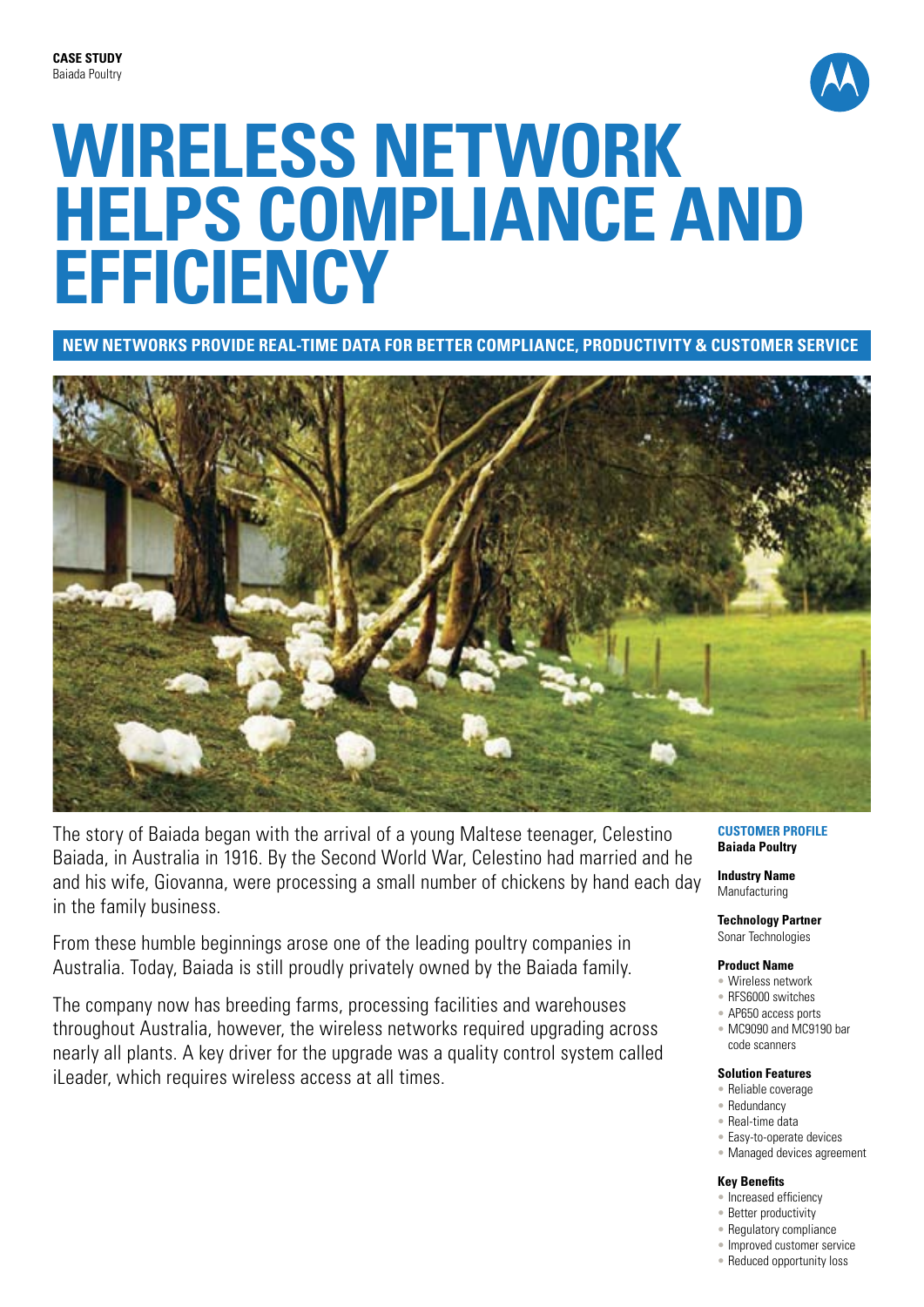

## **The Challenge**

Baiada provides Steggles and Lilydale fresh produce to many of the retail and fast food businesses in Australia including Coles, Woolworths, KFC and Red Rooster. Their full range of products include live poultry, poultry feed, fertile eggs, day-old chickens, primary processed chicken (raw), further processed and cooked chicken products, and a range of rendered products.

Head office of the company is located at Pendle Hill, west of Sydney, in the original family home where the company began operation. Other major operating centres are located in Far North and South East Queensland, Northern and Central New South Wales, Victoria, South Australia and Western Australia.

The company is in the process of rolling out upgrades to or new wireless networks throughout their sites. The fifth and largest site – Beresfield in New South Wales – was completed recently. Throughout 2014, another six sites will be installed or upgraded.

One of the major drivers for the rollouts is the iLeader project – a quality control system that requires 24x7 wireless coverage.

Across the business there was a mixed wireless environment, with some sites having older equipment and others having none. Where there was existing wireless infrastructure, often the original design was inadequate or failed to cover the entire site. Uniformity of technology throughout the sites was also a driving factor.

Grant Hicks, technology delivery manager, explains: "All the processing sites had some wireless networks in place, but there were disparate access points across the sites, and we wanted them to be uniform. At Beresfield the network was old and architecturally not well designed. There were switches in the roof, in closets and other places that were difficult to access. Also, there was no overall management architecture so each device had to be manually configured, installed and implemented, which was very time-consuming."

**"As a fresh produce supplier, we have a very short timeframe in which to process and deliver our products. With our commitment to deliver the highest quality, on time, the scanning environment needs to provide uninterrupted high speed access to our systems to facilitate the volume of product being handled."**

Grant Hicks, technology delivery manager, Baiada Poultry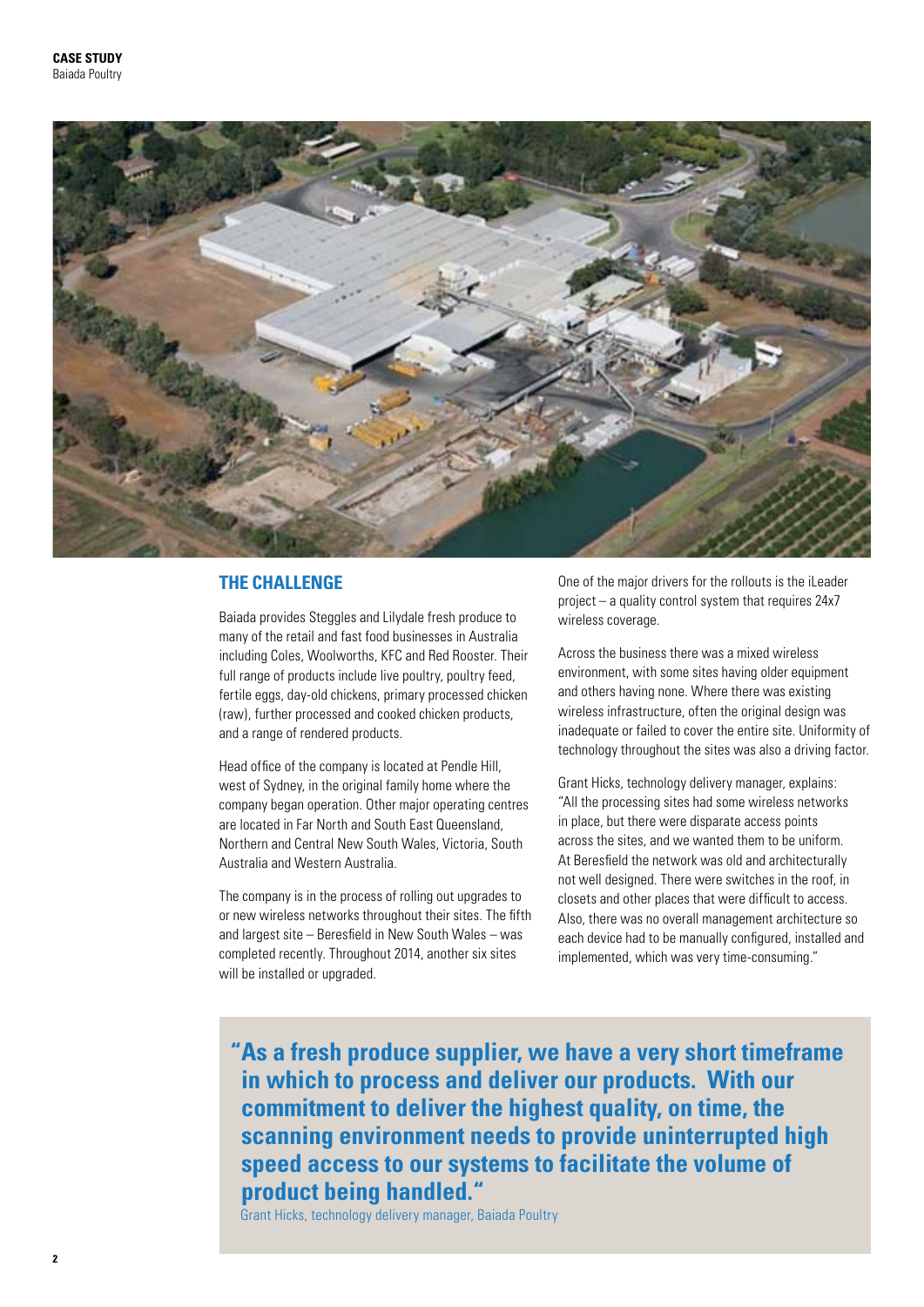**"We can't afford for the distribution environment to be offline for long, or even at all. If the process was impacted to a point where it stopped altogether … all deliveries between sites and to customers would stop. This is because scanning is an integral component of the delivery process and invoicing. Without it we couldn't invoice the customer. It's a critical component."**

Craig Ford, national IT manager, Baiada Poultry

# **The Solution**

Baiada Poultry worked with Sonar Technologies to implement the upgrade. Sonar Technologies, formerly Trans Data Communications Pty Ltd, has been providing enterprise technology solutions to customers in Australia and overseas since 1991.

"Sonar Technologies goes the extra mile in making things happen and are very responsive to our needs. They deliver in a timely manner and are backed by good technical skills and resources. They are also very proactive in looking after our needs," says Hicks.

Running at close to 24 x 7 operation at most sites, each upgrade must be performed within a short time frame to minimise disruption to production.

"One of the larger NSW sites had to be done on a weekend between Saturday night and Sunday night before the next shift started, and was completed in 20 hours. We even had four to six hours to spare!" says Hicks.

# **The Benefits**

Reliability of connectivity is a major requirement of the new wireless infrastructure. While scanning technology has been in use at Baiada plants for five years, the upgraded wireless network guarantees the capacity to scan at all times and extends the range of the scanners throughout the plants. The devices – Motorola MC9090 bar code scanners – are used for scanning all product movements including customer orders, inter-site transfers, and receipt of incoming goods. Scan data uploads to the main inventory and customer order system and feeds into the generation of invoices.

"Without wireless we wouldn't be able to operate in the way we need to. It's a fundamental component to our business," says Craig Ford, national IT manager at Baiada. "Redundancy is also a key aspect. We can't afford for the distribution environment to be offline for long, or even at all. If the process was impacted to a point where it stopped altogether – if we were completely off the air – all deliveries between sites and to customers would stop. This is because scanning is an integral component of the delivery process and invoicing. Without it we couldn't invoice the customer. It's a critical component."

"We can't afford for the network to go down," agrees Hicks, "as it will literally stop the delivery of goods to customers. When we scan items it updates the inventory and invoicing, and the invoice must go with the truck."

Wireless network coverage is also an essential component of the new iLeader project, which is a quality control solution, facilitating quality assurance of the production process in real time. This information is sent to a central database, where reports can be generated. As this data is relayed in real time, it helps Baiada meet its regulatory requirements.

"There's an incredible amount of regulation of food handling," says Hicks. "These are often legislative, so not only is compliance mandatory but we must also prove our compliance via reporting. With the wireless-enabled iLeader software, we can track consistency with quality metrics which are now available because timely and accurate data is available in real time in the inventory system. Our reporting can be standardised so we can measure quality levels across various sites, elements such as pH levels, temperatures and other parts of the manufacturing process."

A reliable wireless network is also essential in supporting the delivery process. With increasing volumes of product being delivered into the large distribution centres, it is vital that trucks leave on time in order to meet their allocated delivery time slot.

As Hicks describes it, customer service is key.

"As a fresh produce supplier, we have a very short timeframe in which to process and deliver our products. With our commitment to deliver the highest quality. on time, the scanning environment needs to provide uninterrupted high speed access to our systems to facilitate the volume of product being handled," says Hicks.

The Motorola devices themselves have proven to increase the efficiency of the business, while being simple for staff to operate.